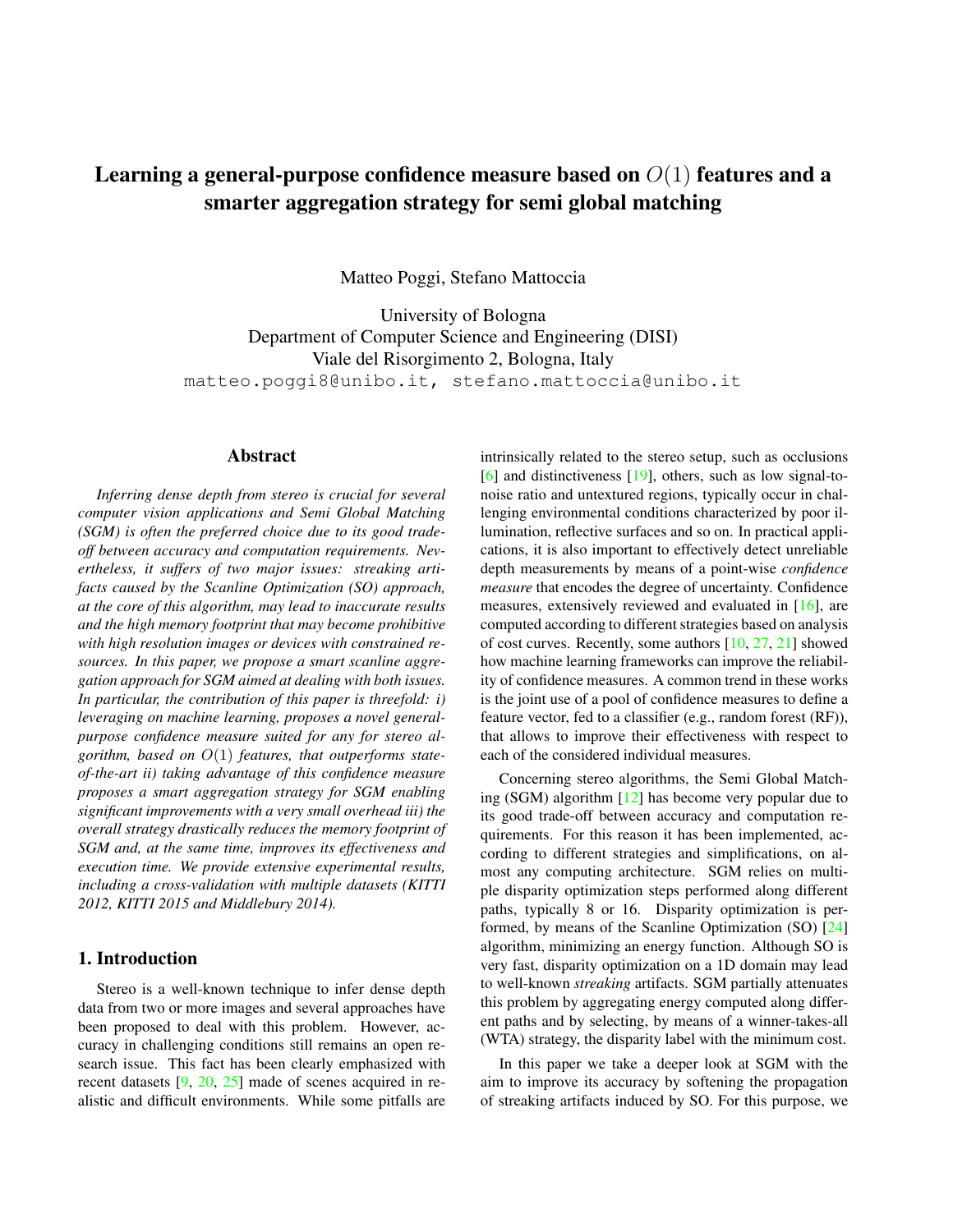<span id="page-1-1"></span>

<span id="page-1-0"></span>Figure 1. Streaking detection step. (a) Disparity map obtained from path  $0^{\circ}$ , (b) streaking detection on path  $0^{\circ}$ , (c) disparity map obtained from path  $90^\circ$ , (d) streaking detection on path  $90^\circ$ (c). Disparity maps a) and (c) are encoded with warmer colors for closer points and colder colors for farther points. Confidence maps b) and d) depicts unreliable and reliable assignments, respectively, in red and green.

propose a framework based on an ensemble classifier (in particular, RF) that allows us to obtain a very effective and general-purpose confidence measure by processing features extracted from a disparity map. Then, we apply our confidence measure to the output of each single SO of SGM in order to detect streaking and thus softening its effect when aggregating costs from different paths.

In particular, focusing on SGM, we extract from the disparity map obtained along each path, with a WTA strategy, a pool of  $O(1)$  features processed by our framework to obtain a confidence measure that encodes the degree of uncertainty of each SO. The outcome of this analysis is then fed to a smart aggregation step that, conversely from SGM, weights each path according to the estimated uncertainty in order to obtain a more accurate overall disparity map. We thoroughly evaluate effectiveness of our general-purpose confidence measure as well as the disparity accuracy achieved by our overall proposal, referred to as  $RF - SGM$ , on KITTI 2012 [\[9\]](#page-8-0). Moreover, to avoid *overfitting* and to prove that it can generalize its behavior to different scenes, we cross-validated our method on KITTI 2015 [\[20\]](#page-8-1) and Middlebury 2014 [\[25\]](#page-9-0) performing training on eight stereo stereo pairs from the KITTI 2012 dataset. In both evaluations, experimental results confirm that our proposal increases the accuracy of the original SGM algorithm with a minimal overhead and, by adopting appropriate strategy discussed later, enables obtaining better results with a reduced execution time and at a fraction of the original memory footprint. Moreover, to validate our  $O(1)$  feature set, we compare the performance of our proposal when fed with such features and with the features proposed in [\[21\]](#page-8-6). This evaluation shows that our general-purpose confidence measure outperforms state-of-the-art.

# 2. Related work

According to [\[24\]](#page-8-8), stereo matching algorithms can be categorized into two broad categories, *local* and *global* methods. Both perform a subset of the following four steps: 1) matching cost computation 2) cost aggregation 3) disparity computation/optimization 4) disparity refinement. Local methods [\[29,](#page-9-2) [14,](#page-8-9) [15,](#page-8-10) [5\]](#page-8-11) typically focus on steps 1 and 2 while global methods  $[18]$  mostly on 1 and 3. Although local method can be very fast, according to recent evaluations on challenging datasets [\[9,](#page-8-0) [20,](#page-8-1) [25\]](#page-9-0) they are clearly outperformed by global methods. Among these latter approaches, a good trade-off between accuracy and execution time is represented by the semi global method proposed by Hirschmuller [\[12\]](#page-8-7). This strategy, described in details in the next section, independently enforces on multiple paths, by means of the SO algorithm [\[24\]](#page-8-8), a *smoothness* constraint and sums up the outcome of each one. The optimal disparity is assigned according to a WTA strategy applied to the final aggregated costs. This method, according to [\[9,](#page-8-0) [20,](#page-8-1) [25\]](#page-9-0), is adopted by most top-performing algorithms such as [\[30,](#page-9-3) [31\]](#page-9-4) and [\[3\]](#page-8-13). Moreover, original or variants of SGM have been implemented on different computing architectures such as GPUs [\[30,](#page-9-3) [31\]](#page-9-4), FPGAs [\[1,](#page-8-14) [8\]](#page-8-15) and other embedded devices. A review and evaluation [\[2\]](#page-8-16) of SGM variants based on modulation of the smoothing penalty according to image content highlights that, for structured environments, constant penalty terms are appropriate. Spangenberg et al. proposed *weighted* SGM aimed at weighting the costs of each each path according to its compliance with the associated surface normal [\[26\]](#page-9-5). A memory efficient, yet simplified, version of SGM, referred to as eSGM, yielding almost equivalent error rate with respect to the original algorithm has been proposed in [\[13\]](#page-8-17). Finally, the MGM [\[7\]](#page-8-18) algorithm aims at improving the accuracy of SGM according to a *more global* strategy.

Concerning the cost computation step, extensively reviewed and evaluated in [\[11\]](#page-8-19), *non-parametric* approaches, such as the *census* transform, are often a preferred choice due to their effectiveness [\[11\]](#page-8-19). More recently, some authors proposed cost computation learned by means of Convolutional Neural Networks (CNN). This strategy, turned out to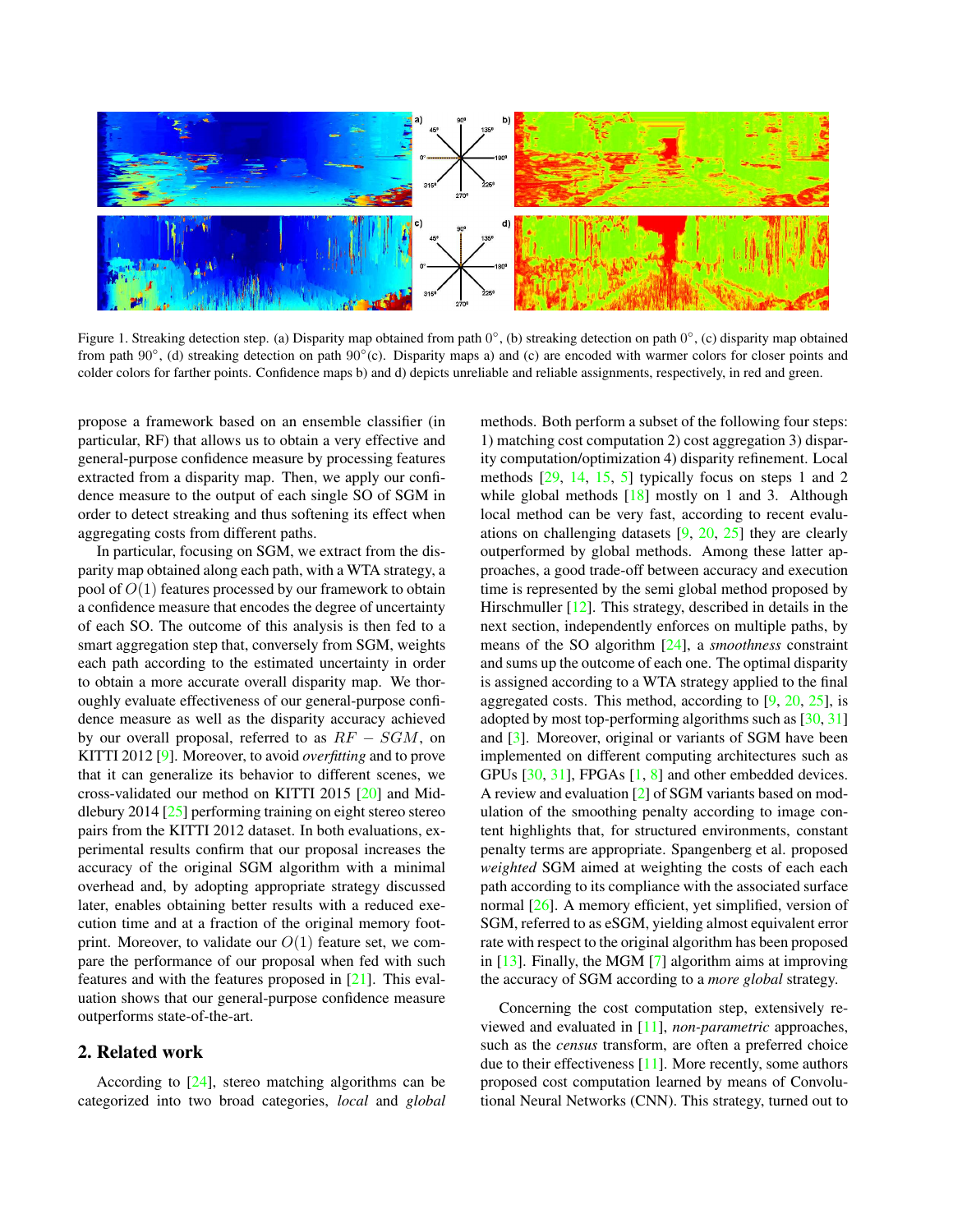<span id="page-2-3"></span>

<span id="page-2-2"></span>Figure 2. Overview of the proposed streaking detection approach for two points of a disparity map obtained along path 0° by SO. For each point, features are extracted from patches of increasing size (encoded with different shades of blue). The behaviors of the features extracted on patches from size  $5 \times 5$  (25) to size  $11 \times 11$  (121) is reported on the right for the two points: one (top) belonging to an area with streaking and one (bottom) within a region without streaking.

be very effective as reported in  $[30, 31]$  $[30, 31]$  $[30, 31]$  and  $[3]$ .

Strictly related to stereo matching are confidence mea-sures, reviewed and evaluated by Hu and Mordohai [\[16\]](#page-8-4), aimed at detecting unreliable disparity assignments by analyzing the cost curve. It has been shown that, combining multiple confidence measure by means of machine learning approaches, yields to significant improvements [\[10,](#page-8-5) [27,](#page-9-1) [21\]](#page-8-6). In particular, the confidence measure proposed by Park et al.  $[21]$ , according to the methodology proposed in  $[16]$ , outperforms state-of-the-art. Reliable confidence measures can be used to improve disparity accuracy by selecting reliable *ground control points* [\[27\]](#page-9-1) or by modulating matching costs as proposed in [\[21\]](#page-8-6). Finally, machine learning has been deployed also to combine multiple stereo algorithms with a RF [\[28\]](#page-9-6) and with a CNN [\[23\]](#page-8-20).

## 3. Semi Global Matching

Semi Global Matching [\[12\]](#page-8-7) represents a good tradeoff between accuracy and computational complexity and for this reason it is very popular. Most of the topperforming algorithms in the literature rely on such method to obtain state-of-art results according to standard evaluation datasets  $[9, 20, 25]$  $[9, 20, 25]$  $[9, 20, 25]$  $[9, 20, 25]$  $[9, 20, 25]$ . For each pixel p, SGM combines the outcome of multiple energy minimizations computed by independent SO [\[24\]](#page-8-8) algorithm on different paths  $s \in S$ , typically 8 or 16 according to [\[12\]](#page-8-7). For the 8 path version, referred to as  $SGM_8$ , the paths  $S = \{0, 6, 45, 90, 90, 135, 180, 225, 270, 315, 9\}$  are depicted in Figure [1.](#page-1-0) Each SO, within the disparity range  $[0, d_{max}]$  and along each path  $s \in S$ , performs for each pixel  $p$  a disparity optimization according to the following energy term  $E_s(p, d)$ ,

<span id="page-2-0"></span>
$$
E_s(p, d) = C(p, d) + \min\left\{E_s(p', d), E_s(p', d-1) + P1, \right.\nE_s(p', d+1) + P1, \min_{i \in [0, d_{max}]} (E_s(p', i) + P2)\right\}\n- \min_{i \in [0, d_{max}]} (E_s(p', i)) \quad (1)
$$

where  $p'$  represents the previous pixel along the path and  $C(p, d)$  the *point-wise* or aggregated matching cost computed, for each disparity  $d \in [0, d_{max}]$ , between reference and target corresponding points along epipolar lines. Terms P1 and P2 ( $P1 < P2$ ) in [\(1\)](#page-2-0) enforce *smoothing* by penalizing disparity variations along each path s. According to [\[11\]](#page-8-19), among the many cost functions proposed for stereo *non-parametric* approaches such as *census* perform very well in challenging environments. Compared to global approaches that enforce a smoothness term on a grid (i.e., 2D domain) SO is less computational demanding. However, it is well-know that it is prone to streaking artifacts along the direction of the path. SGM softens this effect by summing up, for each point  $p$ , the results yielded by multiple SO as follows

<span id="page-2-1"></span>
$$
E(p,d) = \sum_{s \in S} E_s(p,d)
$$
 (2)

and a selects the optimal disparity assignment according to a WTA strategy. The SGM algorithm requires to store the entire Disparity Space Image (DSI) [\[24\]](#page-8-8) resulting in a high memory footprint. Moreover, strategy [\(2\)](#page-2-1) attenuates streaking artifacts only partially. Our proposal aims at tackling both issues by learning a smarter aggregation strategy with respect to [\(2\)](#page-2-1) driven by an analysis of the outcome of the SOs computed along each path  $s \in S$ .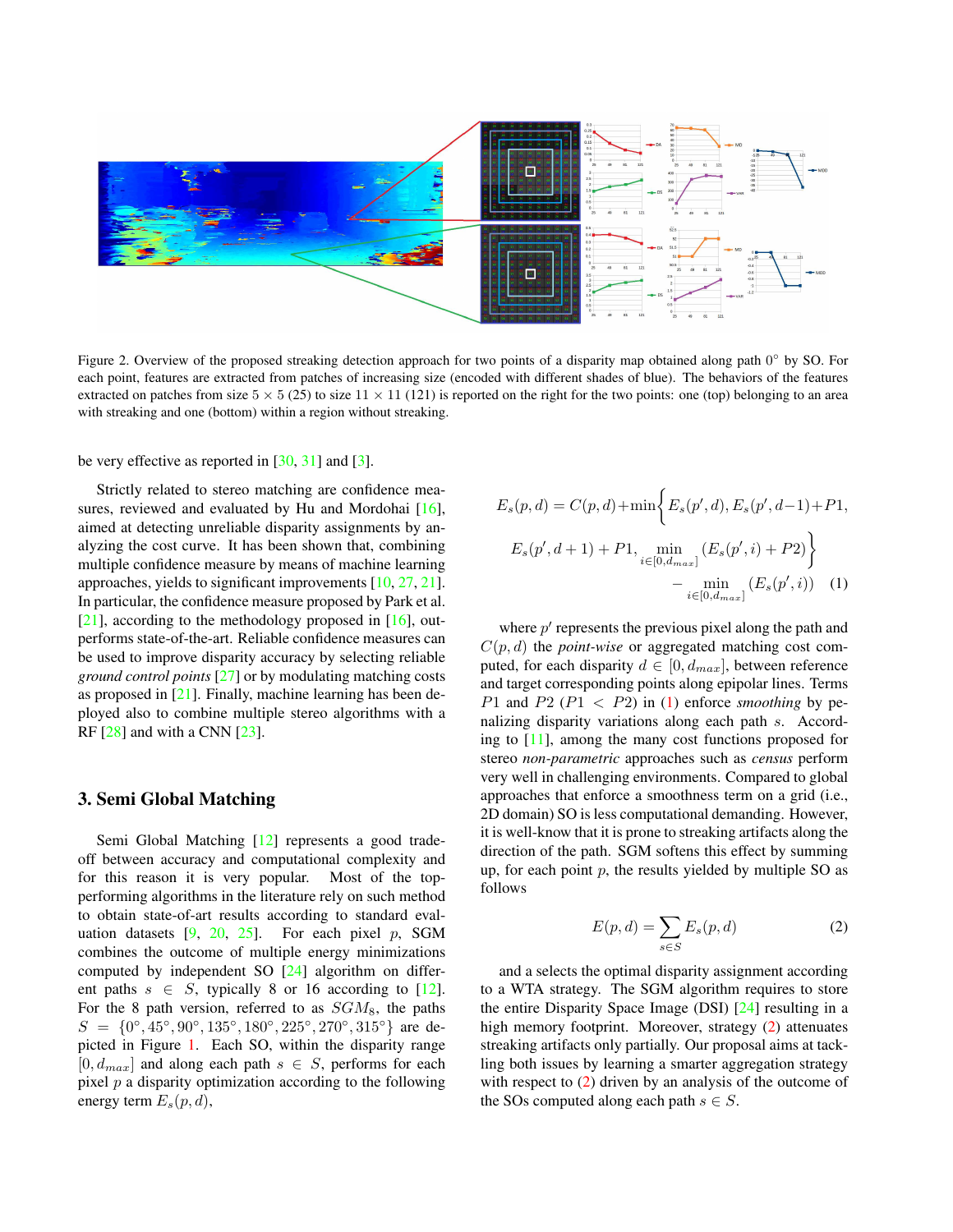## <span id="page-3-0"></span>4. Proposed method

In this paper, we introduce a novel step within the stereo pipeline of the SGM algorithm to detect streaking artifacts occurring on each path with the aim to soften their propagation in the final disparity map. Streaking detection for each SO is carried out by means of a RF-based framework and then used to weight, accordingly, the contribution brought in by each scanline.

In this section, we introduce the feature vector adopted for our streaking detection module and we discuss the importance of the variables obtained through the training process. Then, we introduce a smart scanline aggregation approach that takes into account such confidence values to refine the final DSI.

## 4.1. Features extraction

We process a feature vector, through a RF framework, in order to infer, for each pixel p and path  $s \in S$ , a value  $C_s(p)$ that encodes its degree of reliability ( $\in [0, 1]$ ). Five cues are computed on four patches of increasing size  $\Omega = \{5 \times 5, 7 \times$  $7, 9 \times 9, 11 \times 11$  centered on p. By observing the behavior of the streaking effect, which typically occurs near depth discontinuities, we extract features that enable to encode the statistical dispersion of disparity in the neighborhood of  $p$ . We define  $H_p^N$  the histogram of disparity within patch  $N \in$  $\Omega$  centered in p,  $H_p^N(d)$  the amount of points at disparity d within N, and the cardinality N as:

$$
\bar{\bar{N}} = \sum_{d \in [0, d_{max}]} H_p^N(d) \tag{3}
$$

Given a patch  $N$ , centered on  $p$ , we extract the following cues from the disparity map:

1. Disparity agreement (DA), encodes the number of neighboring pixels with the same disparity of the central point p:

$$
DA_p^N = H_p^N(d(p))\tag{4}
$$

A large amount of pixels sharing the same disparity of p stands for a higher likelihood of correctness with respect to circumstances where p has slighter support from its neighbors.

2. Disparity scattering (DS), encodes how many different disparity hypotheses appears in the neighborhood of  $p$ 

$$
DS_p^N = -\log \frac{\sum_{d \in [0, d_{max}]} 1 - \delta(H_p^N(d), 0)}{\bar{\bar{N}}}
$$
 (5)

where  $\delta$  is Kronecker's delta function (1 if  $H_p^N(d)$ value is zero, 0 otherwise). According to such definition, a patch of  $N$  pixels in complete disagreement with  $d(p)$  yields to a DS value equal to zero. The lower the number of different hypotheses within the patch, the higher the value of the DS score is.

3. Median disparity (MD)

$$
MD_p^N = median(H_p^N)
$$
 (6)

4. Variance of the disparity values (VAR),

$$
VAR = \frac{1}{\overline{N}} \sum_{q \in N} (d(q) - \mu(p))^2 \tag{7}
$$

with

$$
\mu(p) = \frac{1}{\bar{N}} \sum_{q \in N} d(q) \tag{8}
$$

5. Median deviation of disparity (MDD), as proposed in  $[27, 21]$  $[27, 21]$  $[27, 21]$ , which is the negative of the absolute difference between the disparity in  $p$  and the median disparity value in the patch  $N$ ,

$$
MDD = - | d(p) - MD(H_p^N) | \tag{9}
$$

For each disparity map estimated by SO on path  $p$ , we combine these 5 features at four scales  $N \in \Omega$  obtaining the following features vector,  $f_{20} = [f_1, f_2, \dots, f_{19}, f_{20}]^T$ .

By leveraging on a multi-scale approach, more information is provided to the RF to identify potentially erroneous matches. In particular, in presence of a streaking, with larger patches the magnitude of the features encoding the statistical dispersion decreases. Figure [2](#page-2-2) gives an overview of the multi-scale approach described, emphasizing the different behavior of each feature and for each patch size in two completely different circumstances (with streaking, on top, and without streaking). It worth to note that the proposed features can be computed in constant time exploiting O(1) techniques such as *integral images* for VAR and histogram-based optimization techniques [\[22,](#page-8-21) [4,](#page-8-22) [17\]](#page-8-23) for DA, DS, MD and MDD. Compared to features extracted analyzing the behavior of the cost curve [\[27,](#page-9-1) [21\]](#page-8-6) with complexity  $O(d_{max})$ , all our features are independent of the disparity range as well as of the patch size and hence turn out to be  $O(1)$ .

We train an ensemble regression trees classifier that provides a confidence value  $C_s(p)$  for each path. It is worth observing that, according to the proposed strategy, we can specialize the RF for each path s or we can train the RF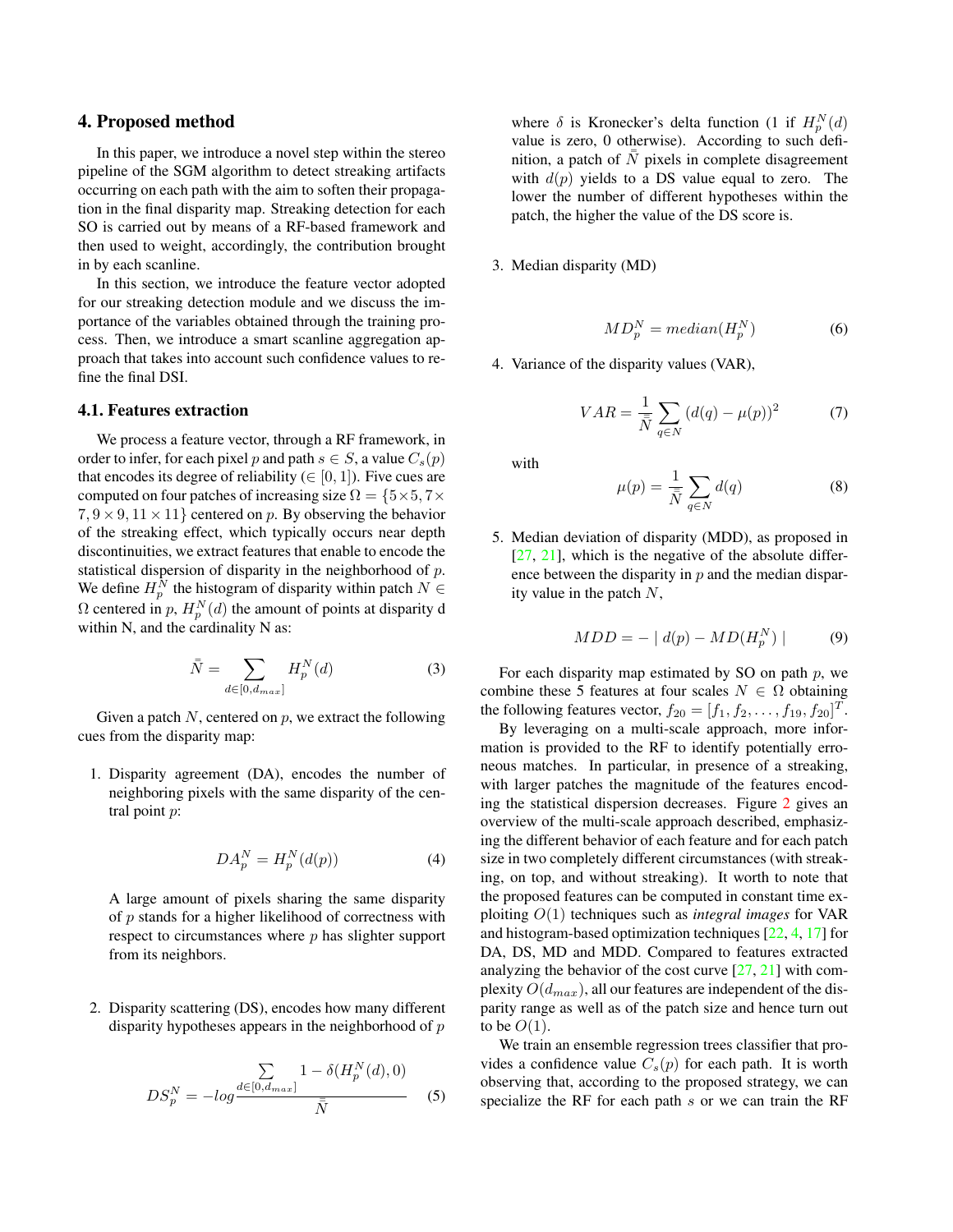<span id="page-4-1"></span>on multiple paths obtaining a more general RF suited for any path. We'll provide a detailed discussion of two strategies, respectively referred to as *multiple* (M) and *single*, in the experimental results section. Moreover, we point out that the computation of the disparity map for each  $s \in S$ required by our approach introduces a negligible overhead being, substantially, the outcome of SO.

Finally, differently from [\[21\]](#page-8-6), we do not consider false positives, false negatives, true positive and true negatives to rescale our confidence, in order to maintain the gap between lower and higher values. In fact, during the experimental evaluation we tested either raw and rescaled values, obtaining no substantial difference between the two approaches. Moreover, the former strategy allows us to enhance more effectively the costs of reliable scanlines.

#### 4.2. Smart aggregation

Given a point  $p$ , the smart aggregation approach proposed aims at replacing the cost aggregation performed by SGM on each path computed by the SO algorithm with a strategy that takes into account the reliability  $C_s(p)$  of each path  $s \in S$  estimated by the RF. Specifically, for each point p, we aggregate the SO costs according to the following weighted sum:

<span id="page-4-0"></span>
$$
E^*(p,d) = \frac{\sum\limits_{s \in S} C_s(p) E_s(p,d)}{\frac{1}{\overline{S}} \sum\limits_{s \in S} C_s(p)}
$$
(10)

in  $(10)$  the average confidence value at the denominator allows us to further enhance the dynamic of the cost curve whenever a path s is expected to be more reliable with respect to the others. Although never occurred in our experimental evaluation, if all the  $C_s(p)$  are zero we replace  $E^*(p,d)$  with  $E(p,d)$  and hence assign the disparity according to the conventional SGM approach.

In the next section we prove that the learned aggregation strategy outlined so far enables to improve the effectiveness of the SGM algorithm. Moreover, with a subset of appropriate paths  $s \in S$ , we are able to obtain better results with respect to the standard SGM approach. This strategy also enables us to reduce the execution time and the memory footprint of SGM making our proposal suited to higher resolution stereo pairs and computing architectures with constrained resources.

## 5. Experimental results

In this section, we provide an exhaustive evaluation of our proposal on standard dataset KITTI 2012 detailing the methodology adopted to train the RF in two different configurations (i.e., single and multiple RF) and evaluating, by means of Area Under the Curve (AUC) [\[16\]](#page-8-4), the confidence measure  $C_s(p)$  provided by our framework. Then,

we report on the same dataset, the improvements yield by our framework with respect to  $SGM_8$ . Moreover, to prove that our framework is able to generalize to different scenarios, we provide additional experimental results, in terms of AUC and improvements with respect to  $SGM_8$ , regarding the cross-validation on KITTI 2015 and Middlebury 2014 with the RF trained on KITTI 2012. Finally, we show that our method outperforms state-of-the-art [\[21\]](#page-8-6) and also report an experimental evaluation combining the two approaches.

#### 5.1. Framework configuration and training

In our experiments, we adopt as baseline the  $SGM_8$  [\[12\]](#page-8-7) algorithm computed on the 8 paths belonging to  $S$  depicted in Figure [1.](#page-1-0) As matching cost function we use the Hamming distance, aggregated on  $5 \times 5$  patches, computed on images obtained according to a binary census transform considering  $5 \times 5$  neighborhood points. We set parameters  $P1$  and P2 of the SGM algorithm to 30 and 300, respectively. According to [\[2\]](#page-8-16) we do not change these parameters being the target datasets quite structured.

We tuned an ensemble classifier made of 10 regression trees, maximum depth equals to 25 and minimum number of samples in each node to split equal to 20. To generate the training data, we processed eight challenging stereo pairs from KITTI 2012 commonly adopted on related works [\[10,](#page-8-5) [21\]](#page-8-6), which are 43, 71, 82, 87, 94, 120, 122, and  $180^{th}$ . For each of these stereo pairs, eight independent SOs provide a disparity map for each path according to the WTA strategy. We evaluate the performance of our proposal with a single RF as well as with one RF for each path. It is worth observing that, in this latter case, the amount of training sample on the same images is reduced by a factor 8. Moreover, we trained two versions of our framework: one with our features and the other with the features proposed in [\[21\]](#page-8-6) in order to provide a comparison with state-of-art. The evaluation was carried out on the remaining images of the KITTI 2012 dataset and also cross-validated (with the same training) on KITTI 2012, KITTI 2015 and Middlebury 2014 datasets. For the latter case we used images at quarter resolution.

#### 5.2. Confidence evaluation

In this section we evaluate the confidence provided by the proposed RF framework to compare its effectiveness with respect to state-of-art approaches. For this purpose we compute AUC, a common method  $[16, 27, 10, 21]$  $[16, 27, 10, 21]$  $[16, 27, 10, 21]$  $[16, 27, 10, 21]$  $[16, 27, 10, 21]$  $[16, 27, 10, 21]$  $[16, 27, 10, 21]$  to evaluate the effectiveness of a confidence measure. Given a confidence map, pixels are sorted according to their confidence in descending order. A subset of them equal to 5% of the total is sampled and the error rate is plotted, then the subset is increased to 10% of the total and so on until 100%. Ties are solved by taking into the subset all the points with the same confidence value. Given the percentage of erro-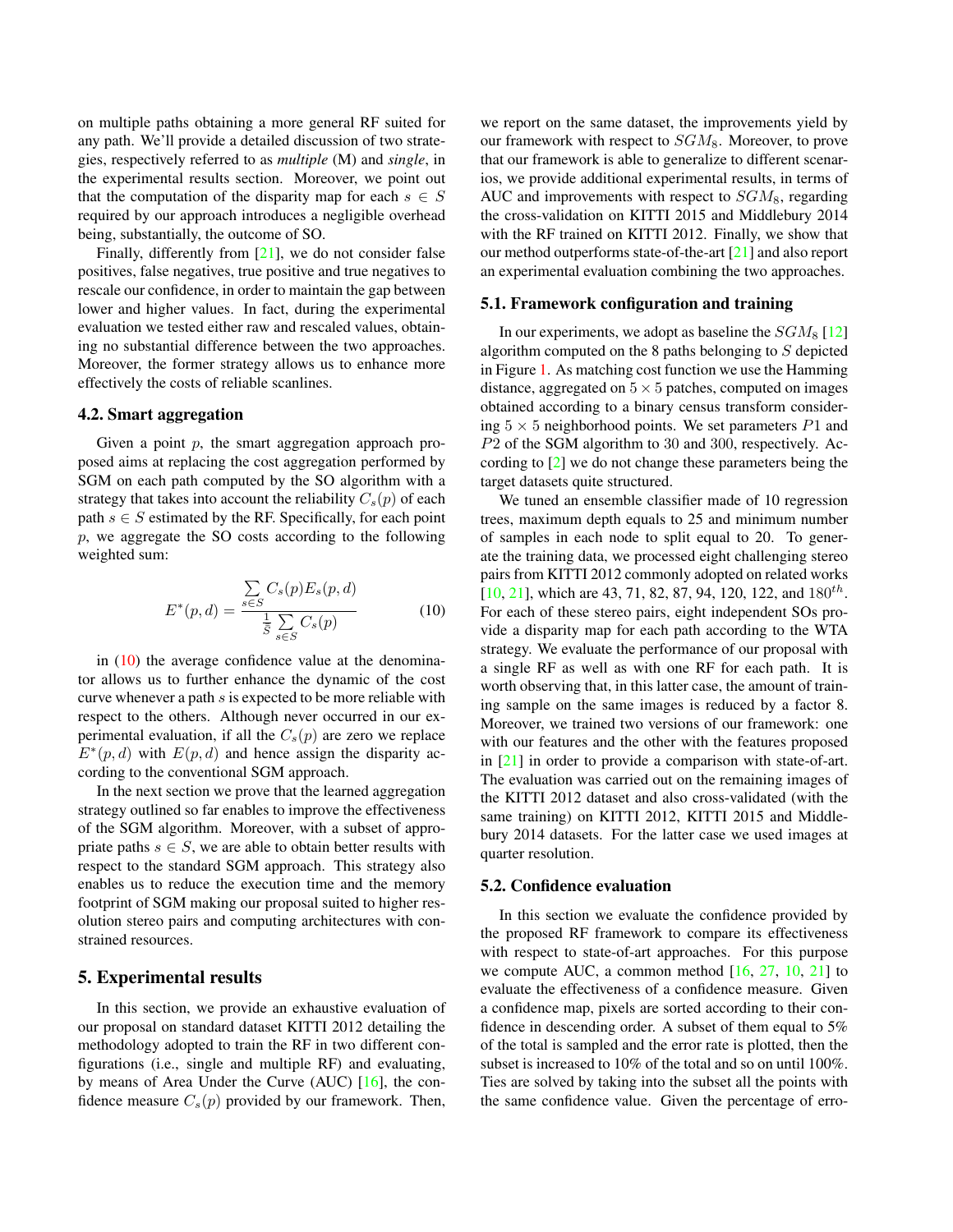<span id="page-5-2"></span>

| <b>Dataset</b>                                                                     | $Optimal$ PKRN |                                                                                     | LRD. | Park |  | Proposed Park $(M)$ Proposed $(M)$ |
|------------------------------------------------------------------------------------|----------------|-------------------------------------------------------------------------------------|------|------|--|------------------------------------|
| KITTI 2012                                                                         |                | $0.038202$   $0.182604$ $0.155302$ $0.075122$ $0.072264$ $0.092018$ <b>0.071020</b> |      |      |  |                                    |
| KITTI 2015                                                                         |                | $0.043930 \pm 0.193883 \quad 0.160993 \quad 0.098198 \quad 0.092410 \quad 0.111211$ |      |      |  | 0.089296                           |
| Middlebury 2014   0.050107   0.181431 0.172787 0.093343 0.084257 0.112117 0.084539 |                |                                                                                     |      |      |  |                                    |

<span id="page-5-0"></span>Table 1. Evaluation of the confidence, in terms of average AUC, provided by our framework, in single and M configuration, using our features and those proposed in [\[21\]](#page-8-6), compared with optimal values and confidence measures from literature [\[16\]](#page-8-4). Top table, results for KITTI 2012 . Central table, results for KITTI 2015. Bottom table, results for Middlebury 2014.

neous points  $\epsilon$ , according to [\[16\]](#page-8-4), the optimal AUC can be obtained as  $\epsilon + (1 - \epsilon)ln(1 - \epsilon)$ . AUC closer to the optimal value reflects a better confidence prediction.

Table [1](#page-5-0) reports tables containing average AUCs computed on KITTI 2012 (first row), KITTI 2015 (second row) and Middlebury 2014 (third row) datasets, evaluating it over the results of each SO and averaging. The tables report optimal values and AUCs related to PKRN [\[16\]](#page-8-4), LRD [\[16\]](#page-8-4), Park et al. [\[21\]](#page-8-6), our proposal, Park et al. trained on configuration M and our proposal trained on configuration M.

The numbers show that our feature vector  $f_{20}$  significantly outperforms in most cases state-of-the-art [\[21\]](#page-8-6). Moreover, we can notice that configuration M yields even more accurate results in terms of confidence prediction. On average, on all the eight paths, the relative improvement in terms of AUC with respect to [\[21\]](#page-8-6) adopting our features is 22% on KITTI 2012, 20.4% on KITTI 2015 and 24.6% on Middlebury 2014 for configuration M and, respectively, 3%, 6.6% and 9.7% with a single RF. Regarding our proposal, the relative improvement yielded by configuration M with respect to training a single RF is 1.7% on KITTI 2012, 3.3% on KITTI 2015 and −0.3% on Middlebury 2014.

Summarizing, configuration M clearly performs better when compared to  $[21]$  with an average relative improvement of 22.3%. On the other hand, when comparing our method in the two configurations proposed, on the Middlebury dataset we do not have a dominant strategy for all the eight scanlines.

To further confirm the effectiveness of the proposed features, regardless to its application to the smarter aggregation strategy described so far, we evaluated AUC values for confidence measures yielded by our proposal and [\[21\]](#page-8-6) with two different algorithms: Block Matching (BM) and the outcome of the full  $SGM_8$  method (*i.e.*, not the single SOs). Table [2](#page-5-1) reports average results on KITTI 2015 and Middlebury 2014, showing how our general-purpose confidence measure clearly outperforms [\[21\]](#page-8-6) even considering the output of generic stereo algorithms outside the smarter aggregation context previously proposed.

#### 5.3. Disparity accuracy evaluation

In this section, we assess the performance of our proposal, referred to as  $RF - SGM_8$ , by gathering the absolute improvement in terms of error rate, with respect to the baseline  $SGM_8$  algorithm, with our features and with

| Algo      | Optimal | Park et al. $[21]$ | Proposed | Win rate |
|-----------|---------|--------------------|----------|----------|
| <b>BM</b> | 0.137   | 0.179              | 0.163    | 200/200  |
| $SGM_8$   | 0.038   | 0.124              | 0.095    | 197/200  |
| <b>BM</b> | 0.093   | 0.114              | 0.106    | 13/15    |
| $SGM_8$   | 0.042   | 0.093              | 0.063    | 15/15    |
| - - -     | $\sim$  |                    |          |          |

<span id="page-5-1"></span>Table 2. Confidence measures evaluation, in terms of average AUC, provided by our method and [\[21\]](#page-8-6) on two popular stereo algorithms: Block Matching (BM) and the standard  $SGM_8$  algorithm [\[12\]](#page-8-7). On top ad bottom, respectively, results on KITTI 2015 and Middlebury 2014 dataset. Our confidence measure constantly outperforms state-of-the art method [\[21\]](#page-8-6) with both algorithms, confirming that its effectiveness is not restricted to SO.

the features proposed in  $[21]$ . Moreover, we include in this evaluation the results gathered by our own implementation of the DSI modulation proposed in [\[21\]](#page-8-6).

Figures [3](#page-6-0) and [4-](#page-6-1)left report the absolute disparity accuracy improvement on KITTI 2012, KITTI 2015 and Middlebury 2014 obtained by  $RF - SGM_8$ , with our features in both configurations, with respect to baseline  $SGM_8$ . On KITTI datasets configuration M outperforms the single RF. In particular, on average,  $SGM_8$  achieves a 9.90% error rate on KITTI 2012 and  $9.56\%$  on KITTI 2015.  $RF - SGM_8$ in single RF configuration achieves, respectively, 9.38% and  $9.14\%$  ( $-0.52\%$  and  $-0.42\%$ ) while configuration M achieves 9.26% and 9.04% (−0.64% and −0.52%). Conversely, on average, on the Middlebury dataset the single RF performs slightly better than configuration M. In fact,  $SGM_8$  has an error rate of 22.93%, single RF 21.50%  $(-1.43\%)$  and configuration M 21.60% (−1.33). These accuracy improvements follow the behavior of the confidence measure  $C_s$  analyzed in the previous section.

Figures [5](#page-7-0) and [4-](#page-6-1)right report the absolute accuracy improvement yielded by our framework, in configuration M, for KITTI datasets (Figure [5\)](#page-7-0) and single RF for Middlebury dataset (Figure [4-](#page-6-1)right), using our framework with the proposed features and with those of Park et al. On the three datasets, our feature vector is always more effective than state-of-the-art when deployed with the smart aggregation strategy proposed. In particular, on average, with the feature vector  $[21]$  we obtain  $9.40\%$  (+0.14) on KITTI 2012, 9.14% (+0.10) on KITTI 2015 and 22.47% (+0.97) on Middlebury.

It is worth to point out that, extending the training set by a factor 8 slightly improves the performance of config-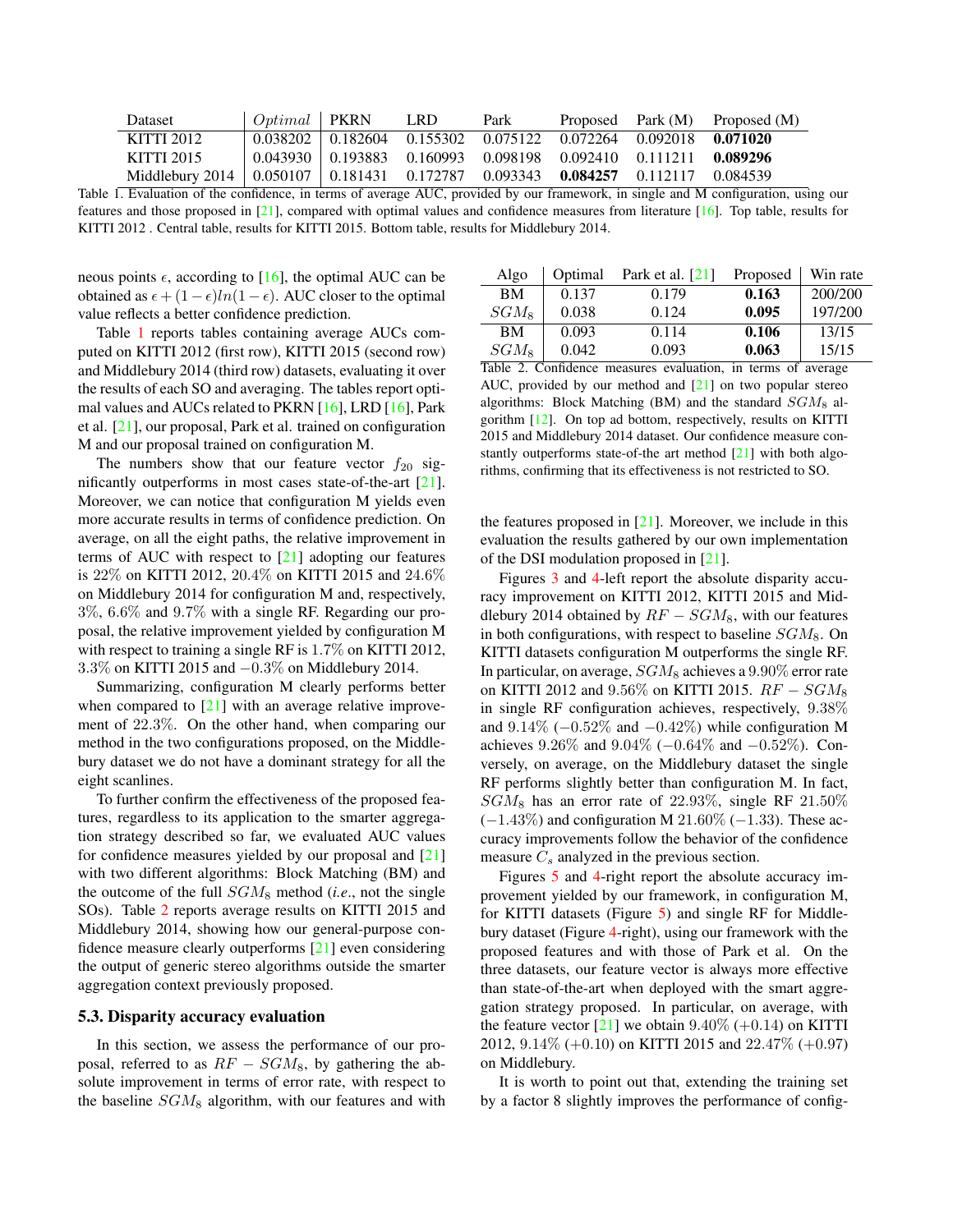<span id="page-6-2"></span>

<span id="page-6-0"></span>Figure 3. Absolute improvement of disparity accuracy yielded by our approach with respect to  $SGM_8$  on KITTI 2012 (top) and KITTI 2015 (bottom). The improvements introduced by a single RF (blue) and by configuration M (red).



<span id="page-6-1"></span>Figure 4. (Left) Absolute improvement of disparity accuracy yielded by our approach with respect to  $SGM_8$  on Middlebury 2014: single RF (blue) and configuration M (red). (Right) Absolute improvement of disparity accuracy with respect to  $SGM_8$  adopting our features (red) and features [\[21\]](#page-8-6) (blue) on Middlebury 2014 with configuration M.

uration M on the Middlebury dataset but does not allow in the tested cases to outperform the single RF. Nevertheless, regarding the comparison of feature vector, on the three datasets our proposal outperforms [\[21\]](#page-8-6) in any configuration and amount of training samples.

We also compared our proposal with the DSI modulation proposed in  $[21]$ , referred to as  $PARK_8$ , applied to our baseline  $SGM_8$  algorithm. According to this evaluation we obtained, on average, with  $RF -SGM_8$  an absolute improvement with respect to  $PARK_8$  of 1.04% on KITTI 2012 and of 0.69% on KITTI 2015. Finally, we evaluated the combination of  $PARK_8$  and the proposed  $RF-SGM_8$ obtaining an absolute improvement with respect to  $SGM_8$ of 1.04 on KITTI 2012 and of 1.14 on KITTI 2015.

For each path, on KITTI datasets: without specific optimizations, our C++ implementation of SO requires 4s, computing feature vector 0.08s and confidence measure computation 0.53s. The final smart aggregation phase introduces a negligible overhead. Therefore, our method substantially adds an overhead of 15% to the overall execution time. Computing our feature vector is  $O(1)$  and the memory footprint of the RF framework is independent of image resolution and, only for configuration M, proportional to the number of paths. The high memory footprint is a major issue of the SGM algorithm, particularly relevant with computing architectures with constrained memory resources. However, this fact may be critical with any device when dealing with high resolution stereo pairs. For instance, the full resolution Middlebury dataset has images of size  $W \times H = 3000 \times 2000$  with a disparity range  $d_{max}$  = 800. In this very case, the footprint of the only DSI would be  $\propto$  to 9 GB, using 16 bit *short* for aggregated costs. This amount of memory might be prohibitive with any current computing device including standard PCs. On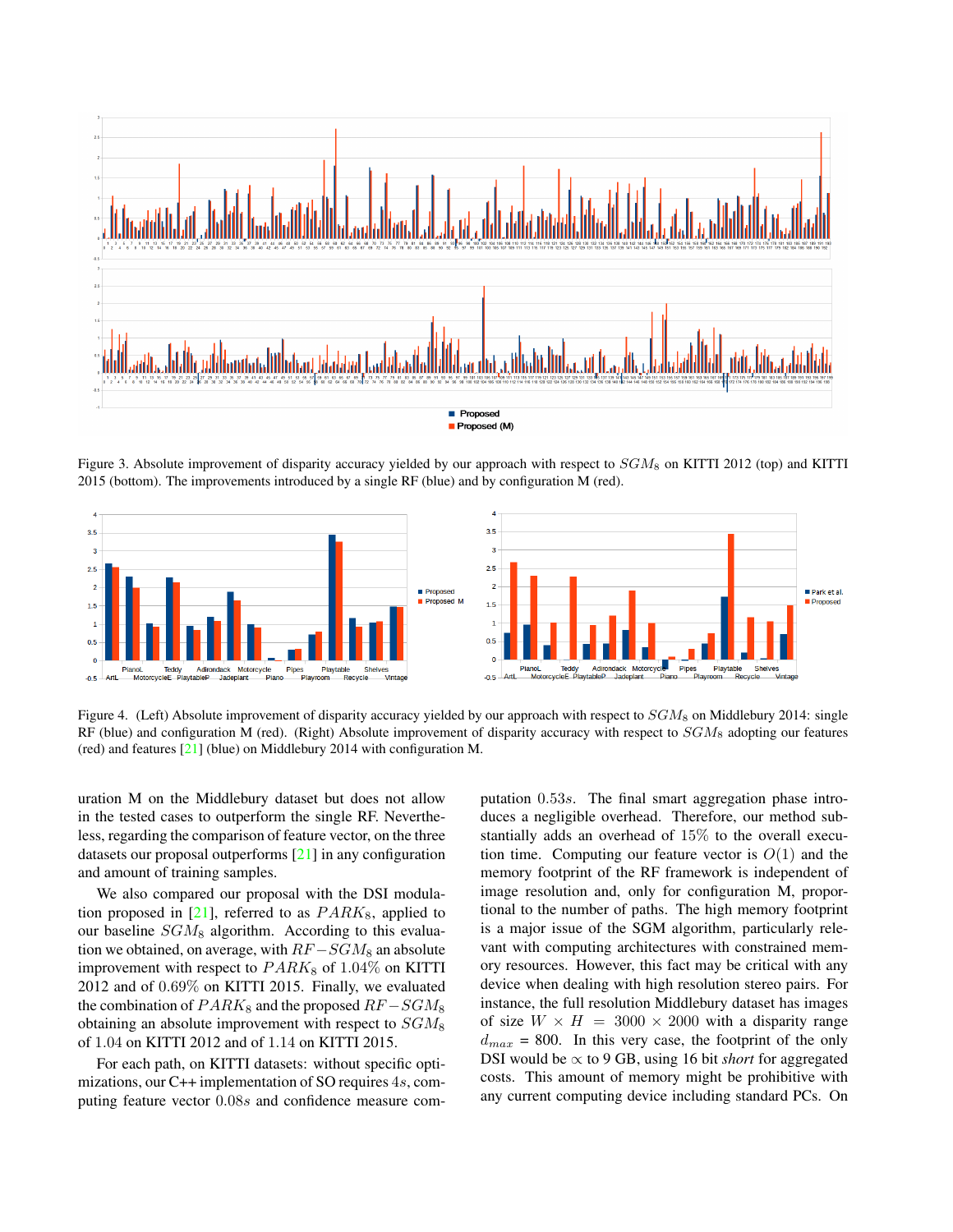<span id="page-7-2"></span>

<span id="page-7-0"></span>Figure 5. Absolute improvement of disparity accuracy with respect to  $SGM_8$  adopting our features (red) and features [\[21\]](#page-8-6) (blue) on KITTI 2012 (top) and KITTI 2015 (bottom). In both cases, results are concerned with configuration M.

the other hand, it is worth observing that using a subset of S made of paths  $0^\circ$ ,  $45^\circ$ ,  $90^\circ$  and  $135^\circ$  the SGM algorithm, referred to as SGM4, would have a memory footprint reduced by a factor  $(H + 3)/3$ . For the full resolution Middlebury dataset this factor is about 667 (memory footprint of  $SGM_4$  about 13.8 MB), for KITTI datasets is about 124 (memory footprint of  $SGM_4$  about 1.9 MB). Even compared to the memory-efficient eSGM [\[13\]](#page-8-17) (providing results almost equivalent to the vanilla  $SGM_8$  adding, however, a further image scan), our approach enables a notable reduction of the memory footprint improving at the same time the overall accuracy. The memory of  $RF - SGM_4$  is reduced, with respect to eSGM, by a factor almost 10 on the KITTI dataset and by a factor almost 16 on the full-resolution Middlebury 2014 dataset. Moreover, with the huge resolution stereo pairs reported in the eSGM paper [\[13\]](#page-8-17), the memory footprint of  $RF - SGM_4$  is 0.03 GB, 4.8 GB for eSGM and 272 GB for  $SGM_8$ .

Although the SGM<sup>4</sup> does not provide the same accuracy of  $SGM_8$  (and eSGM), it has been widely adopted, at the expense of reduced performance with respect to  $SGM_8$ , when the memory footprint represents the major constraint  $[1, 8]$  $[1, 8]$  $[1, 8]$ . Nevertheless, on the same four paths previously highlighted, the proposed method, referred to as  $RF-SGM<sub>4</sub>$ , clearly outperforms  $SGM<sub>8</sub>$  as reported in Table [3](#page-7-1) on KITTI 2012, KITTI 2015 and Middlebury. This interesting fact can be exploited to reduce the execution time of  $SGM_8$  and, more importantly, to drastically reduce the memory footprint without compromising its overall effectiveness in order to fit with a broader class of devices and image resolutions. Observing the table we can notice that, on average, on the three datasets  $RF - SGM_4$  improves the

| Dataset    | K <sub>12</sub> | K <sub>15</sub> | M14    | avg.      |
|------------|-----------------|-----------------|--------|-----------|
| $SGM_8$    | $9.90\%$        | $9.59\%$        | 22.92% | 14.13%    |
| $RF-SGM_8$ | 9.26%           | $9.04\%$        | 21.49% | 13.26%    |
| $SGM_4$    | $10.65\%$       | 11.19%          | 23.50% | $15.11\%$ |
| $RF-SGM_A$ | $9.41\%$        | $9.60\%$        | 22.07% | 13.69%    |

<span id="page-7-1"></span>Table 3. Average error achieved by the SGM algorithm on 8  $SGM_8$  and 4  $SGM_4$  paths and by our RF-SGM approach on 8  $RF - SGM_8$  and  $4RF - SGM_4$  paths.

disparity accuracy with respect to  $SGM_8$  of 0.44% deploying only 4 paths and hence enabling a drastically reduced memory footprint.

## 6. Conclusions

In this paper, leveraging on machine learning, we have: i) proposed a novel general-purpose confidence measure for stereo matching based on O(1) features uniquely computed in the disparity domain ii) focusing our attention on the popular and effective SGM algorithm, we have exploited our confidence measure to propose a smarter aggregation framework aimed at increasing the effectiveness of SGM with a negligible overhead c) the overall framework allows us to achieve, with respect to SGM, comparable or better accuracy with a notably lower memory footprint thus dealing with one of the major issues of this algorithm. Exhaustive experimental results on KITTI 2012, KITTI 2015 and Middlebury 2014 confirmed the effectiveness of our proposals.

Acknowledgments The authors would like to acknowledge with thanks Valentina Cremonini, Simone Nigro and Matilde Ugolini for their contribution to the implementation of this work.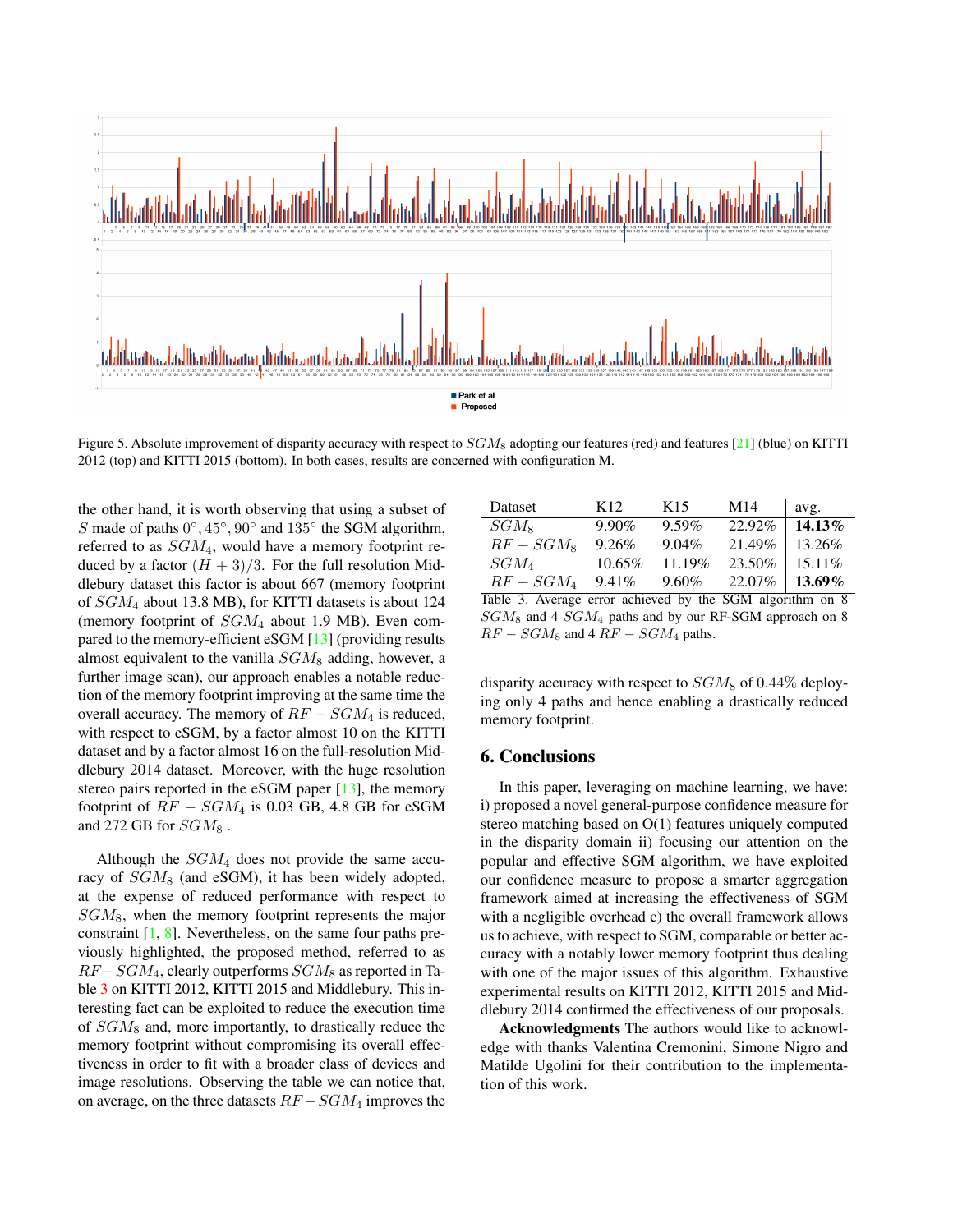# References

- <span id="page-8-14"></span>[1] C. Banz, S. Hesselbarth, H. Flatt, H. Blume, and P. Pirsch. Real-time stereo vision system using semiglobal matching disparity estimation: Architecture and fpga-implementation. In *ICSAMOS*, pages 93– 101, 2010. [2,](#page-1-1) [8](#page-7-2)
- <span id="page-8-16"></span>[2] C. Banz, P. Pirsch, and H. Blume. Evaluation of Penalty Functions for Semi-Global Matching Cost Aggregation. *ISPRS - International Archives of the Photogrammetry, Remote Sensing and Spatial Information Sciences*, pages 1–6, jul 2012. [2,](#page-1-1) [5](#page-4-1)
- <span id="page-8-13"></span>[3] Z. Chen, X. Sun, L. Wang, Y. Yu, and C. Huang. A deep visual correspondence embedding model for stereo matching costs. In *Proceedings of the IEEE International Conference on Computer Vision*, pages 972–980, 2015. [2,](#page-1-1) [3](#page-2-3)
- <span id="page-8-22"></span>[4] D. Cline, K. White, and P. Egbert. Fast 8-bit median filtering based on separability. In *Image Processing, 2007. ICIP 2007. IEEE International Conference on*, volume 5, pages V – 281–V – 284, Sept 2007. [4](#page-3-0)
- <span id="page-8-11"></span>[5] L. De-Maeztu, S. Mattoccia, A. Villanueva, and R. Cabeza. Linear stereo matching. In *A13th International Conference on Computer Vision (ICCV2011)*, November 6-13 2011. [2](#page-1-1)
- <span id="page-8-2"></span>[6] G. Egnal and R. P. Wildes. Detecting binocular half-occlusions: Empirical comparisons of five approaches. *IEEE Transaction on Pattern Analysis and Machine Intelligence (PAMI)*, 24(8):1127–1133, 2002. [1](#page-0-0)
- <span id="page-8-18"></span>[7] G. Facciolo, C. de Franchis, and E. Meinhardt. Mgm: A significantly more global matching for stereovision. In *British Machine Vision Conference (BMVC)*, 2015. [2](#page-1-1)
- <span id="page-8-15"></span>[8] S. K. Gehrig, F. Eberli, and T. Meyer. A real-time lowpower stereo vision engine using semi-global matching. In *ICVS*, pages 134–143, 2009. [2,](#page-1-1) [8](#page-7-2)
- <span id="page-8-0"></span>[9] A. Geiger, P. Lenz, C. Stiller, and R. Urtasun. Vision meets robotics: The kitti dataset. *Int. J. Rob. Res.*, 32(11):1231–1237, sep 2013. [1,](#page-0-0) [2,](#page-1-1) [3](#page-2-3)
- <span id="page-8-5"></span>[10] R. Haeusler, R. Nair, and D. Kondermann. Ensemble learning for confidence measures in stereo vision. In *CVPR. Proceedings*, pages 305–312, 2013. 1. [1,](#page-0-0) [3,](#page-2-3) [5](#page-4-1)
- <span id="page-8-19"></span>[11] H. Hirschmller. Evaluation of cost functions for stereo matching. In *IEEE Computer Society Conference on Computer Vision and Pattern Recognition*, 2007. [2,](#page-1-1) [3](#page-2-3)
- <span id="page-8-7"></span>[12] H. Hirschmuller. Stereo processing by semiglobal matching and mutual information. *IEEE Transactions on Pattern Analysis and Machine Intelligence (PAMI)*, 30(2):328–341, feb 2008. [1,](#page-0-0) [2,](#page-1-1) [3,](#page-2-3) [5,](#page-4-1) [6](#page-5-2)
- <span id="page-8-17"></span>[13] H. Hirschmuller, M. Buder, and I. Ernst. Memory efficient semi-global matching. In *ISPRS Annals of the Photogrammetry, Remote Sensing and Spatial Information Sciences, Volume I-3, 2012*, pages 371–376, 2012. [2,](#page-1-1) [8](#page-7-2)
- <span id="page-8-9"></span>[14] A. Hosni, M. Bleyer, and M. Gelautz. Secrets of adaptive support weight techniques for local stereo matching. *Computer Vision and Image Understanding*, 117(6):620–632, jun 2013. [2](#page-1-1)
- <span id="page-8-10"></span>[15] A. Hosni, C. Rhemann, M. Bleyer, C. Rother, and M. Gelautz. Fast cost-volume filtering for visual correspondence and beyond. *IEEE Transactions on Pattern Analysis and Machine Intelligence (PAMI)*, 35(2):504 – 511, 2013. [2](#page-1-1)
- <span id="page-8-4"></span>[16] X. Hu and P. Mordohai. A quantitative evaluation of confidence measures for stereo vision. *IEEE Transactions on Pattern Analysis and Machine Intelligence (PAMI)*, pages 2121–2133, 2012. [1,](#page-0-0) [3,](#page-2-3) [5,](#page-4-1) [6](#page-5-2)
- <span id="page-8-23"></span>[17] M. Kass and J. Solomon. Smoothed local histogram filters. *ACM Trans. Graph.*, 29(4):100:1–100:10, jul 2010. [4](#page-3-0)
- <span id="page-8-12"></span>[18] N. Komodakis, G. Tziritas, and N. Paragios. Fast, approximately optimal solutions for single and dynamic mrfs. In *2007 IEEE Computer Society Conference on Computer Vision and Pattern Recognition (CVPR 2007), 18-23 June 2007, Minneapolis, Minnesota, USA*, 2007. [2](#page-1-1)
- <span id="page-8-3"></span>[19] R. Manduchi and C. Tomasi. Distinctiveness maps for image matching. In *Image Analysis and Processing, 1999. Proceedings. International Conference on*, pages 26–31. IEEE, 1999. [1](#page-0-0)
- <span id="page-8-1"></span>[20] M. Menze and A. Geiger. Object scene flow for autonomous vehicles. In *Conference on Computer Vision and Pattern Recognition (CVPR)*, 2015. [1,](#page-0-0) [2,](#page-1-1) [3](#page-2-3)
- <span id="page-8-6"></span>[21] M.-G. Park and K.-J. Yoon. Leveraging stereo matching with learning-based confidence measures. In *The IEEE Conference on Computer Vision and Pattern Recognition (CVPR)*, June 2015. [1,](#page-0-0) [2,](#page-1-1) [3,](#page-2-3) [4,](#page-3-0) [5,](#page-4-1) [6,](#page-5-2) [7,](#page-6-2) [8](#page-7-2)
- <span id="page-8-21"></span>[22] S. Perreault and P. Hbert. Median filtering in constant time. *IEEE Transactions on Image Processing*, 16(9):2389–2394, 2007. [4](#page-3-0)
- <span id="page-8-20"></span>[23] M. Poggi and S. Mattoccia. Deep stereo fusion: combining multiple disparity hypotheses with deeplearning. In *Proceedings of the 2016 International Conference on 3D Vision*, 2016. [3](#page-2-3)
- <span id="page-8-8"></span>[24] D. Scharstein and R. Szeliski. A taxonomy and evaluation of dense two-frame stereo correspondence algorithms. *Int. J. Comput. Vision*, 47(1-3):7–42, apr 2002. [1,](#page-0-0) [2,](#page-1-1) [3](#page-2-3)